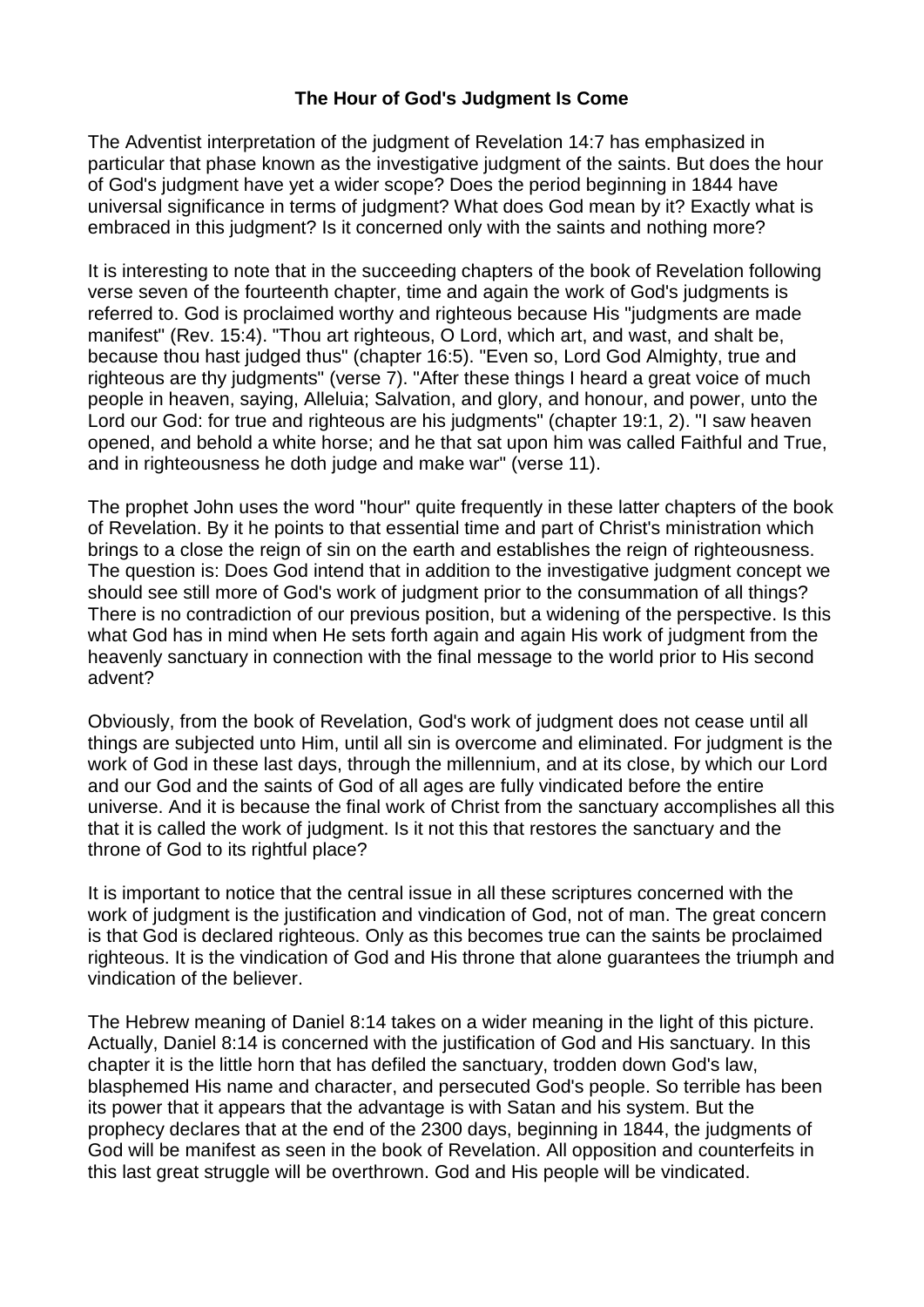One of the main causes of difficulty in Biblical interpretation is that the great issues of salvation, judgment, and the kingdom of God, the great controversy between Christ and Satan, are constantly being treated amateurishly and superficially. We narrow the work of God to this little world and from the perspective of our own personal piety. We treat the great themes of God, apart from universal or eternal perspectives, with little more than a parochial range of concern.

But if one reads the books of Daniel and Revelation aright, the great controversy incites questions and thinking from the standpoint of God's grasp of the universal issues. The inability to grasp the universal issues may lead to an ecclesiastical egoism, a naive and tacit assumption that God has no more to do than defend as an apologist the limited views held by His people. It is easy to become egotistic in one's religion, to believe that the only question is whether God loves me and mine. The real issue is whether God, through His work of salvation and judgment, has the power to subdue all things to Himself, including our own hearts and minds, and to restore the absolute sovereignty of God throughout the universe, to make His throne forever secure. We all triumph or perish by this.

"Then cometh the end, when he shall have delivered up the kingdom to God, even the Father; when he shall have put down all rule and all authority and power. For he must reign, till he hath put all enemies under his feet" (1 Cor. [15:24,](https://biblia.com/bible/esv/1%20Cor.%2015.24) [25\)](https://biblia.com/bible/esv/1%20Cor%2015.25).

Seventh-day Adventists have no final destiny but to share in bringing about the ultimate sovereignty of God in the world. Ours is no policy of entrenchment, maintaining the status quo. We all need God's perspective and a personal concern for the establishment of the worship of our righteous God everywhere. The tendency is to spend our time and energy on minor matters. The result is a so-called Christian life that lacks the victorious note of our victorious Christ.

Just what is the central issue in God's work from the throne room in the heavenly sanctuary? Is it God's minute investigation of His redeemed saints? True, it is this, but is it not much more than this? Is it not in His own self-vindication, the establishment of His throne?

Times without number Ellen G. White has made clear the issue. The issue was joined back in eternity when Satan charged God with being unjust; when Satan proceeded to show that the principles of God's throne were unfair and untenable; that he had a plan based on his own principles by which he would overthrow the throne of God and establish his throne above the stars of God. This issue is not something done in a corner, for when the issue was joined, the universe took sides. A tremendous number of the angelic host joined the opposition, to threaten the very existence and security of the throne of God.

The books of Daniel and Revelation reveal that the issue is fought over and from the throne of God in the heavenly sanctuary. The Christian church has not grasped seriously enough the tremendous scope of the controversy that is now coming to a close through the work of God from His throne. Is it any wonder that Ellen G. White declares that the sanctuary truth is the central pillar of the Adventist faith? This church owes its power and message to the revelation of the work of God as ministered from the sanctuary above. We as Adventists have the right to expect power and strength from God, not as we have pride of church and creed, but only as we become instruments of God in helping to bring about this glorious consummation by enlightening the world on the sanctuary truth.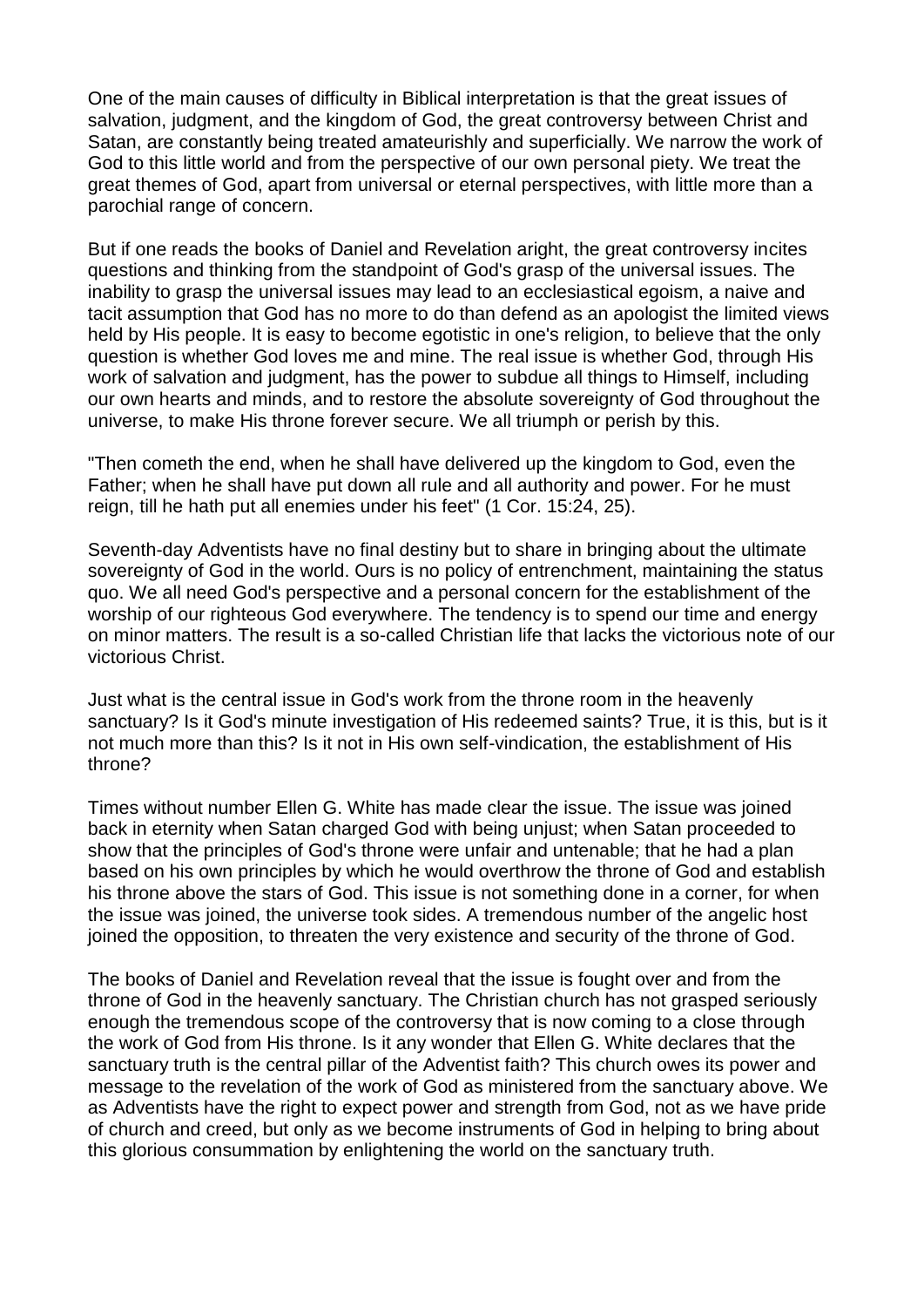The purpose of God from His throne is something more than to check up on His children here below. We are now being confronted with a far more terrible power of evil than we ever anticipated. The salvation of men and the triumph of God will be realized when we grasp and share with God the real issues involved and commit ourselves to the action of God now taking place in the sanctuary. The work of the church in Christ is not simply to justify men but to bring about the vindication of God and His character.

We speak of the investigation of the saints, and rightly so; but it is the final account that God gives of Himself in relation to His work of judgment and salvation that brings about the final consummation. The cry to God of saints and angels in the book of Revelation is "Worthy, worthy is the Lamb." This response is not born of something within ourselves. It is God's triumph, God's vindication of His way with man, with rebellious angels, and with Satan that elicits the grand response of all created beings to worship God, our Creator, and Him alone. The climax of all this controversy is set forth in the great convulsive judgments beginning with the time of the end; it is this revelation of God's final movements from His throne that is the key factor in the triumph of God and of the saints.

We need the sanctuary truth to show that the main issue in the controversy is within the plan and government of God, connected with the sovereignty of His throne. We are thereby invited to discard superficial solutions, easy beliefs, and lukewarm procedures. If we win it will be because we are caught up with God into His grand action for the consummation of the conflict.

Much of the present-day Protestant religion is concerned with the subjective, with emotionalism and human sentiment. It has lost the grasp of the total situation from God's point of view for this hour of destiny. The total alienation of Satan from every soul, angel, or man; the victory of Christ's righteousness; the vindication of God; and the restitution of all things is the final goal of this generation and of this church.

Before this is achieved, the most terrible struggle will ensue. Satan will make his final bid with a religious world dictatorship in an endeavor to justify his rulership. He himself will be "converted, after the modern order of things" *(The Great Controversy*, p. 588). There will be a great religious revival, a counterfeit revival that will bring in a counterfeit millennium upon the earth *(ibid*., pp. 464, 588, 589).

Great catastrophes are now impending for the world. This is the hour of God's judgment, a day of judgment for the world, as well as for the church. How foolish it is to study the books of Daniel and Revelation and still believe that this world can escape the hour of God's judgment—such convictions are born out of the arguments of men. It is only as men grasp the activity of God from His throne in heaven that they can fulfill God's divine destiny for their own lives. The ground of our hope is in divine Scripture, the revelation of God guiding the affairs of men from His throne.

We know from this sanctuary truth that the justification of God, the vindication of God, is not to be found in some religious revival that will embrace the world in a happy state and usher in the millennium. It is to be found in the action of God from His throne, in His judgments and His redemption, in the catastrophic ending of the world in the midst of the most severe crisis the world has ever seen.

The aim of the great rebel has ever been to justify himself, and to prove the divine government responsible for the rebellion. To this end he has bent all the power of his giant intellect. He has worked deliberately and systematically, and with marvellous success,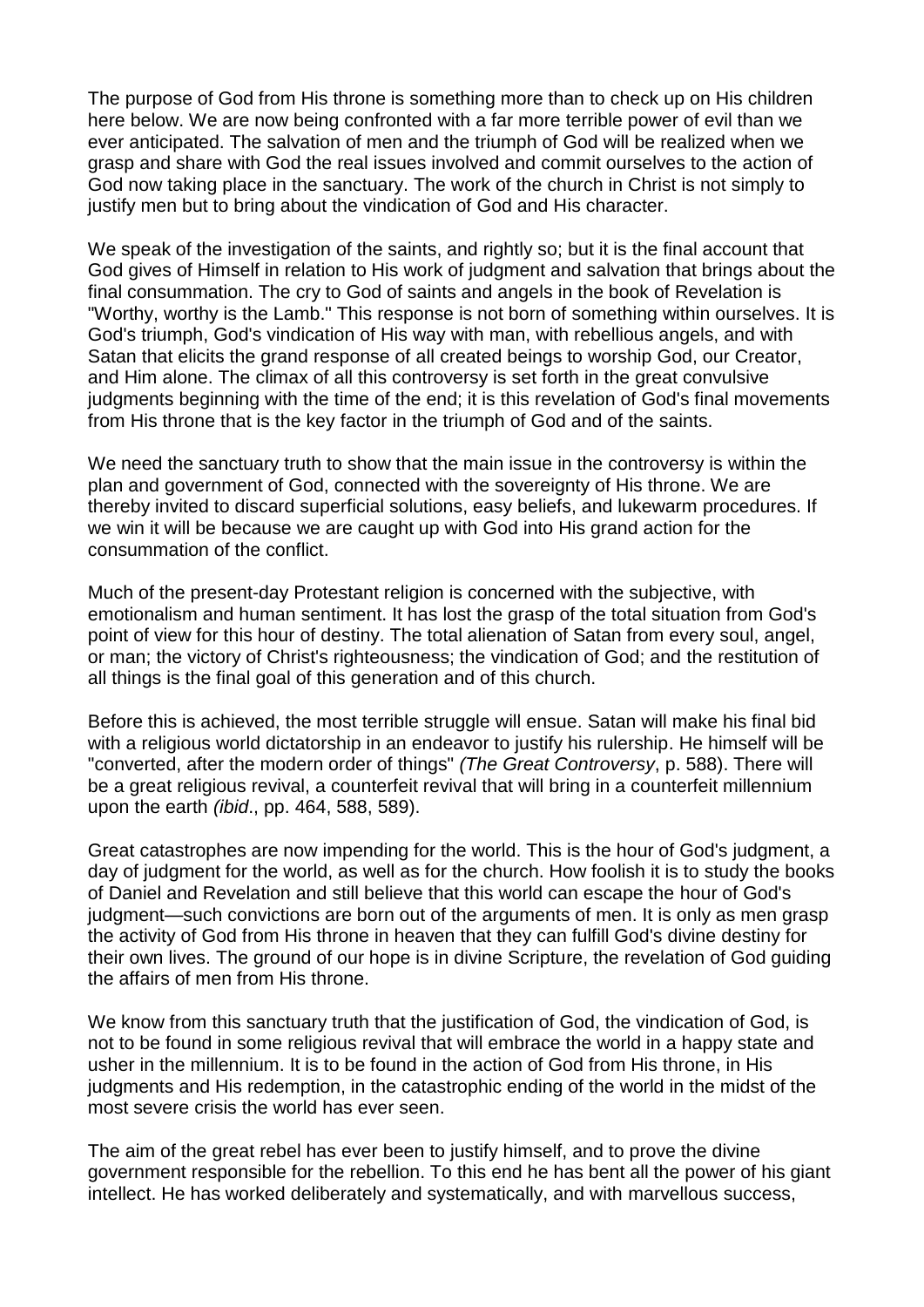leading vast multitudes to accept his version of the great controversy which has been so long in progress. For thousands of years this chief of conspiracy has palmed off falsehood for truth. But the time has now come when the rebellion is to be finally defeated, and the history and character of Satan disclosed. In his last great effort to dethrone Christ, destroy His people, and take possession of the city of God, the arch-deceiver has been fully unmasked. Those who have united with him see the total failure of his cause. Christ's followers and the loyal angels behold the full extent of his machinations against the government of God. He is the object of universal abhorrence.

Satan sees that his voluntary rebellion has unfitted him for heaven. He has trained his powers to war against God; the purity, peace, and harmony of heaven would be to him supreme torture. His accusations against the mercy and justice of God are now silenced. The reproach which he has endeavored to cast upon Jehovah rests wholly upon himself. And now Satan bows down, and confesses the justice of his sentence.

"Who shall not fear Thee, O Lord, and glorify Thy name? for Thou only art holy: for all nations shall come and worship before Thee; for Thy judgments are made manifest." Every question of truth and error in the long-standing controversy has now been made plain. The results of rebellion, the fruits of setting aside the divine statutes, have been laid open to the view of all created intelligences. The working out of Satan's rule in contrast with the government of God, has been presented to the whole universe. Satan's own works have condemned him. God's wisdom, His justice, and His goodness stand fully vindicated. It is seen that all His dealings in the great controversy have been conducted with respect to the eternal good of His people, and the good of all the worlds that He has created. . . . The history of sin will stand to all eternity as a witness that with the existence of God's law is bound up the happiness of all the beings He has created. With all the facts of the great controversy in view, the whole universe, both loyal and rebellious, with one accord declare, "Just and true are Thy ways, Thou King of saints." . . .

Notwithstanding that Satan has been constrained to acknowledge God's justice, and to bow to the supremacy of Christ, his character remains unchanged. The spirit of rebellion, like a mighty torrent, again bursts forth. Filled with frenzy, he determines not to yield the great controversy. The time has come for a last desperate struggle against the King of heaven. He rushes into the midst of his subjects, and endeavours to inspire them with his own fury, and arouse them to instant battle. But of all the countless millions whom he has allured into rebellion, there are none now to acknowledge his supremacy. His power is at an end.—*The Great Controversy*, pp. 670-672.

In these graphic words the author lays bare the issue and the outcome—the vindication of God and the complete isolation and alienation of the originator of sin.

That is what God has been seeking to do all along. He could have forced a confession from men and wicked angels long ago; but that is not God's method. He must wait in His wisdom until out of their own voluntary free will they will acknowledge the rightful sovereignty of Christ and the Father before all. Not one will be left to question this. Not a single person will have one doubt as to God, His character, and His righteous judgment.

The hour of God's judgment means that ultimately God will so reveal His righteousness in salvation and judgment that the unrighteous will confess and praise Him. Can God get the world to do this even from the very heart of its servitude to sin and Satan? If God can, and He will, then this will issue in the final vindication of God before all; and lost men and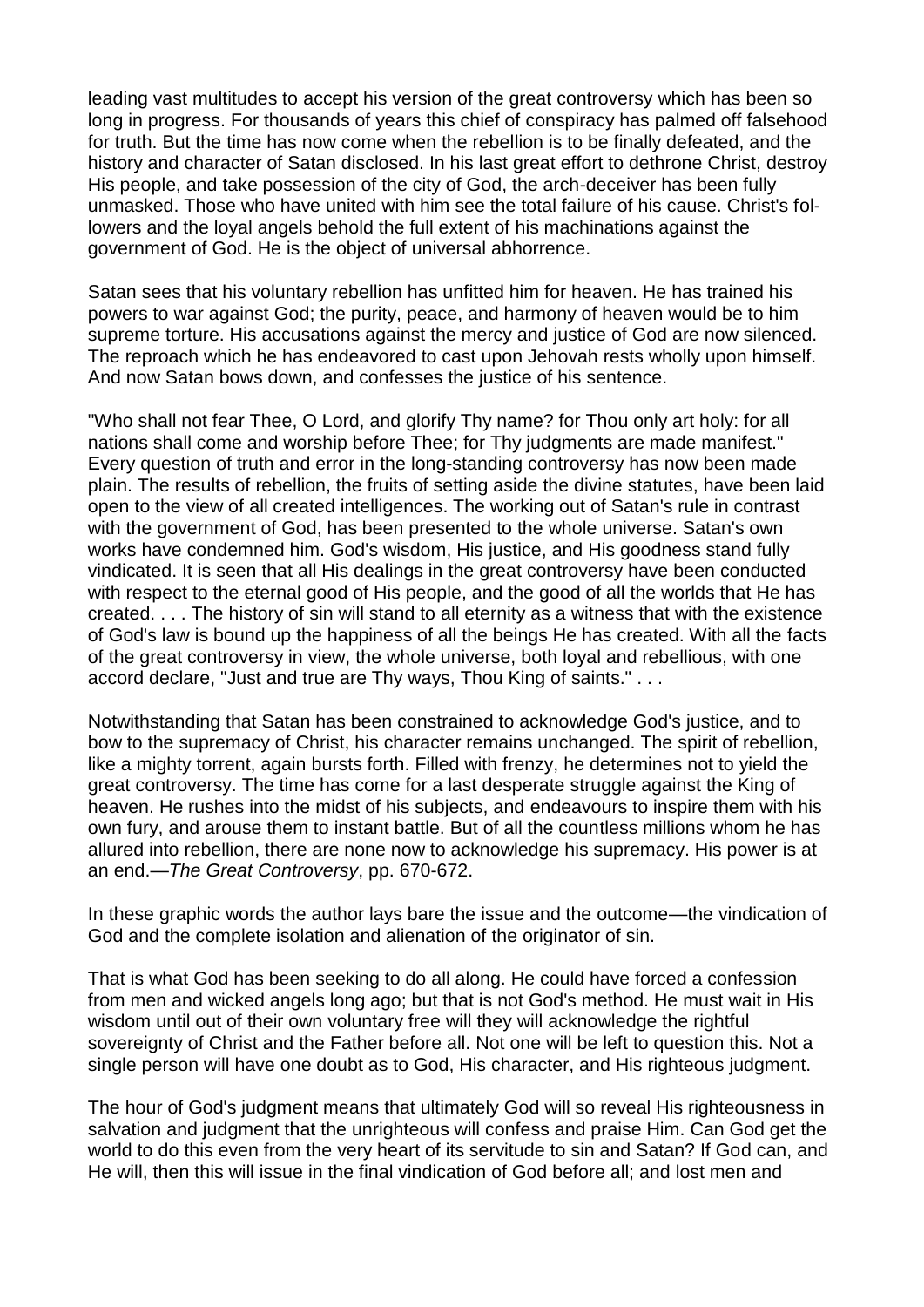women and rebellious angels will in this last hour at the end of the millennium forget their lost estate and will praise God for His righteousness and His justice.

Thus the sanctuary of God is then justified and vindicated. His throne is forever secure.

# *III. The Investigative Judgment*

## *1. Do the saints come into judgment?*

Walter Martin asserts: "Since our Lord knows the disposition of 'cases' allegedly being reviewed in Heaven, what need is there for 'investigative judgment'? We believe the Scriptures decidedly do not warrant such a doctrine."*—The Truth About Seventh-day Adventism*, p. 182.

He also insists that there is no judgment of the saints now going on. He quotes [John](https://biblia.com/bible/esv/John%205.24) [5:24](https://biblia.com/bible/esv/John%205.24) saying, "the Greek deals a devastating blow to the Seventh-day Adventist concept of Investigative Judgment: 'He that hears my word and believes him that sent me has everlasting life and shall not come under *judgment* but is passed from death to life' (literal translation). Christians, therefore, need not anticipate any Investigative Judgment for their sins."— *Ibid*., p. 178. "

When Martin appeals to the Greek, I presume he is referring to the use of the Greek word *krisis*. The word carries with it the meaning of the process of separation by judicial procedure, a judgment that goes with a person, condemnation. Martin concludes from this that there is therefore no future investigative judgment of the saints. But the text does not bear out his position. It is doubtful that John is speaking of judgment in the eschatological sense at all. The verb is in the present tense. John is not speaking of final judgment as such, but rather with current Christian living as indicated by the phrase "is passed from death unto life." It parallels Paul's statement: "There is therefore now no condemnation to them which are in Christ Jesus" [\(Rom.](https://biblia.com/bible/esv/Rom.%208.1) 8:1).

If Dr. Martin means by his statement that there is no future judgment for the saints, then he is in plain disagreement with the truth of Scripture which declares: "For we must all appear before the judgment seat of Christ; that every one may receive the things done in his body, according to that he hath done, whether it be good or bad" (2 Cor. [5:10\)](https://biblia.com/bible/esv/2%20Cor.%205.10). Paul states, including himself: "For we shall all stand before the judgment seat of Christ" (Rom. [14:10\)](https://biblia.com/bible/esv/Rom.%2014.10). "For God shall bring every work into judgment, with every secret thing, *whether it be good*, or whether it be evil" (Eccl. [12:14\)](https://biblia.com/bible/esv/Eccles.%2012.14).

It seems that Martin tries to build an argument from one Greek word without considering the whole meaning of the passage, finding out whether John is speaking of the Christian's current standing before God or whether he has the eschatological aspect of judgment in mind. At this point Dr. Martin has failed to take into consideration other related texts that argue more strongly for a future judgment for the saints.

## *2. Complete representation before the throne of God*

In His priestly office Christ offered Himself a sacrifice to God upon the cross [\(Heb.](https://biblia.com/bible/esv/Heb.%205.1) [5:1;](https://biblia.com/bible/esv/Heb.%205.1) [7:26,](https://biblia.com/bible/esv/Heb%207.26) [27;](https://biblia.com/bible/esv/Heb%207.27) [8:3;](https://biblia.com/bible/esv/Heb%208.3) [10:12\)](https://biblia.com/bible/esv/Heb%2010.12). But Christ does not continue this function of offering Himself upon the cross now. He did this once and He will not do it the second time. He does, however, continue His priestly function in the heavenly sanctuary, for Christ is made "a priest for ever," He "continueth ever" as priest [\(Heb.](https://biblia.com/bible/esv/Heb.%207.21) 7:21, [24\)](https://biblia.com/bible/esv/Heb%207.24). Obviously, our Lord did not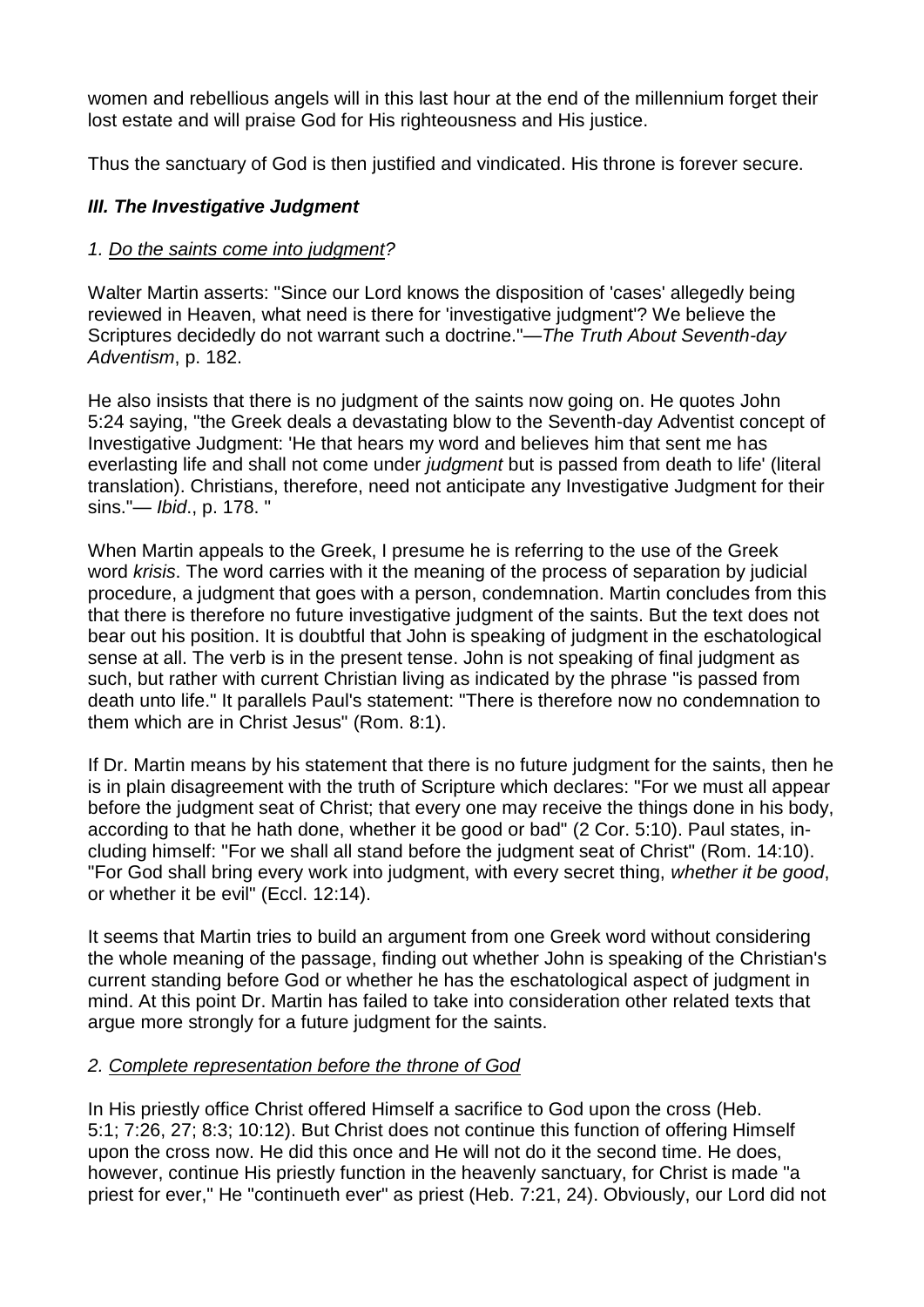enter the heavenly sanctuary to do nothing. The complete ministry of our Lord is brought clearly to view, not only in the study of the types but also in the books of Hebrews, Daniel, and Revelation. This high priestly ministration of Christ corresponds to the twofold aspect revealed in the type and designated as the "daily" and the "yearly," or day of atonement ministrations. As He daily ministers, Christ's work is declared to be that of intercession [\(Heb.](https://biblia.com/bible/esv/Heb.%207.25) 7:25; [Rom.](https://biblia.com/bible/esv/Rom.%205.10) 5:10; [8:34\)](https://biblia.com/bible/esv/Rom%208.34), of succoring His people [\(Heb.](https://biblia.com/bible/esv/Heb.%202.17) 2:17, [18;](https://biblia.com/bible/esv/Heb%202.18) [4:14,](https://biblia.com/bible/esv/Heb%204.14) [15\)](https://biblia.com/bible/esv/Heb%204.15). He appears as the sinner's advocate with the Father (1 [John](https://biblia.com/bible/esv/1%20John%202.1) 2:1; John [16:26\)](https://biblia.com/bible/esv/John%2016.26) and as the director of His church upon the earth (Rev. [1:1-3\)](https://biblia.com/bible/esv/Rev.%201.1-3).

In His yearly ministration He is revealed in the books of Daniel and Revelation, and also in the typical services, as carrying out the work of judgment. The Jews throughout their history have recognized this twofold ministration in relation to Israel as the people of God. Their yearly Yom Kippur, or Day of Atonement ministration, is interpreted by their leaders and scholars as God's great day of judgment as it affects His people. On what did they base their beliefs and doctrine? On the revelation given to Moses.

This twofold ministration of Christ in the heavenly sanctuary reveals Christ's complete representation on our behalf before the throne of God. As our High Priest, Christ represents man to God. Frequently in prophecies already referred to we see Christ coming to the Father [\(Dan.](https://biblia.com/bible/esv/Dan.%207.13) 7:13, [14;](https://biblia.com/bible/esv/Dan%207.14) [Rev.](https://biblia.com/bible/esv/Rev.%205.6) 5:6, [7\)](https://biblia.com/bible/esv/Rev%205.7). We see Christ standing on the right hand of God. This is a real coming, representatively on our behalf. This is no theory. Only in and through Christ does man have access to God [\(Eph.](https://biblia.com/bible/esv/Eph.%202.16) 2:16; [3:12\)](https://biblia.com/bible/esv/Eph%203.12). It is only as Christ comes to the Father that man has true and actual representation, whether in the work of intercession, succor, or judgment. Christ is to us all of these in His priestly ministration. He is truly and actually our surety in the presence of the Father. Christ brings to bear the full benefits of a perfect man and a perfect salvation. He is our sufficient security, our absolute assurance of the salvation He has accomplished. And in the judgment now going on He confesses our names before the Father, as He has promised to do.

There is no action or status concerning the saints in the heavenly sanctuary but what it is ministered and represented by our blessed Lord. Christ will not and does not surrender any part of His high priestly function on behalf of His children, whether it be Redeemer, Intercessor, or Judge. Christ is their representative. Christ is one with His children and for His children in every act that decides the destiny and future of His saints, from the time of their acceptance to the time of their judgment and vindication. This relationship needs to be understood and followed all the way to final victory.

How has this representative work of Christ in the heavenly sanctuary fared since His ascension? In the great controversy between Christ and Satan Scripture declares in [Daniel](https://biblia.com/bible/esv/Dan%208) [8](https://biblia.com/bible/esv/Dan%208) that the little horn has taken away the daily and has trodden underfoot the sanctuary of God. For more than a thousand years the papal power (the little horn) instituted and operated a counterfeit mediatorial system claiming the power to forgive sins and to decide cases.

The priest has the power of the keys, or the power of delivering sinners from hell, of making them worthy of paradise, and of changing them from the slaves of Satan into the children of God. And God himself is obliged to abide by the judgment of his priests, and either not to pardon or to pardon, according as they refuse or give absolution, provided the penitent is capable of it.—Saint Alphonsus de Liguori, *Dignity and Duties of the Priest*, p. 27.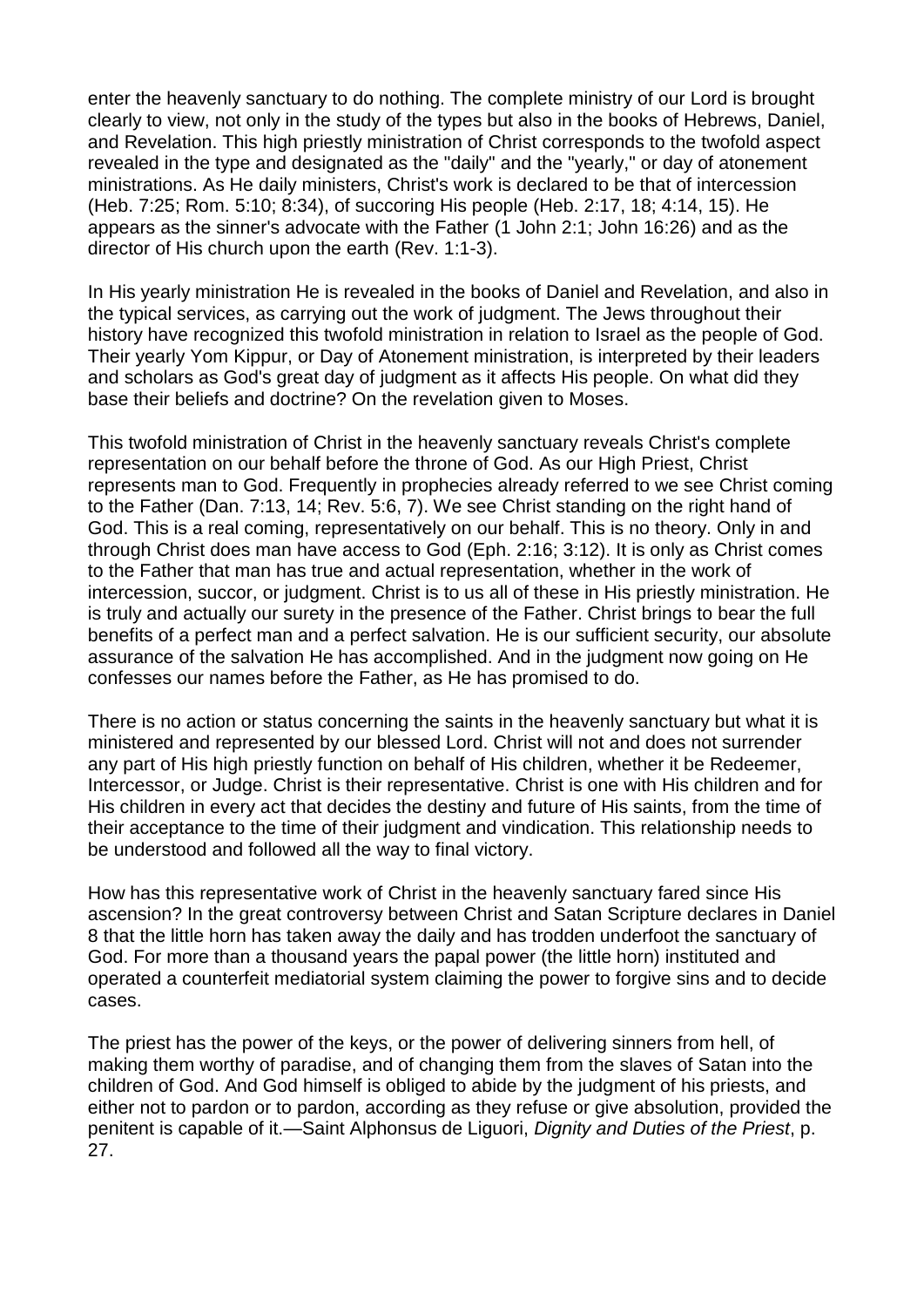When St. Michael comes to a dying Christian who invokes his aid, the holy archangel can chase away the devils, but he cannot free his client from their chains till a priest comes to absolve him.—*Ibid*., p. 31.

The priest holds the place of the Saviour himself, when, by saying "Ego te absolvo," he absolves from sin. . . . But what only God can do by his omnipotence, the priest can also do by saying "Ego te absolvo a peccatis tuis;" for the forms of the sacraments, or the words of the forms, produce what they signify.*—Ibid*., pp. 34, 35.

Were the Redeemer to descend into a church, and sit in a confessional to administer the sacrament of penance, and a priest to sit in another confessional, Jesus would say over each penitent, "Ego te absolvo," the priest would likewise say over each of his penitents, "Ego te absolvo," and the penitents of each would be equally absolved."—*Ibid*., p. 28.

Thus the uniqueness and exclusiveness of the mediatorial ministry of our Lord in the heavenly sanctuary is usurped. Instead of God's operating directly from His holy sanctuary, God is said to operate through sacraments ministered by human priests. The human instrument now takes the place of the divine. This human factor becomes the determining factor in man's salvation either to pardon or not to pardon. It is to men that lost sinners are looking for forgiveness, salvation, and decision in judgment. They believe men are saved by receiving the sacraments, not by receiving the Holy Spirit direct from the living Christ in the heavenly sanctuary. All this separates men from the active priestly ministry of Christ in the heavenly sanctuary. "For there is one God, and one mediator between God and men, the man Christ Jesus" (1 [Tim.](https://biblia.com/bible/esv/1%20Tim.%202.5) 2:5).

The prophecy of Daniel [8:11-14](https://biblia.com/bible/esv/Dan%208.11-14) states that not until the end of the 2300-year period will the ministration of Christ be restored to its rightful place, and justified. The leading prophecies of both Daniel and Revelation that deal with this great controversy between Christ and Satan point out that through all these centuries the true saints of God have been persecuted and killed by the very institution that claims to minister salvation and decide cases for weal or for woe. From outward appearances it appears that everything is against the true children of God. Here we are confronted with an amazing spectacle —a counterfeit religious system that actually decides against the true saints of God and exercises judgment to destroy them while at the same time designating others as the children of God.

What is the solution to this counterfeit system? Where is it to be found? The Bible points the believer to the work of Christ our High Priest in His mediatorial ministration in the heavenly sanctuary. He alone is the one mediator between God and man. He alone has the power and the right to decide cases. He alone is the judge of who the true saints are.

How vital, then, is the knowledge of Christ's mediatorial ministry in all its aspects? Millions of people have looked to the church of their day with assurance of sins forgiven and eternal life, but only in the heavenly sanctuary are the true records of men's lives to be found; only here are the divine decisions and judgments made and recorded; here is the only court of appeal. It is through Christ's ministration alone that men receive forgiveness and succor. It is in the judgment from the sanctuary alone that cases are decided, nowhere else. All this must be taught and understood in the justification and restoration of the heavenly sanctuary. The sanctuary truth is part of the final message to the world. It is here alone that men can understand the closinsr events of this world's history, the ultimate judgment and vindication of men; for the Bible teaches that it is Christ alone who is our Intercessor, our Mediator, and our Judge.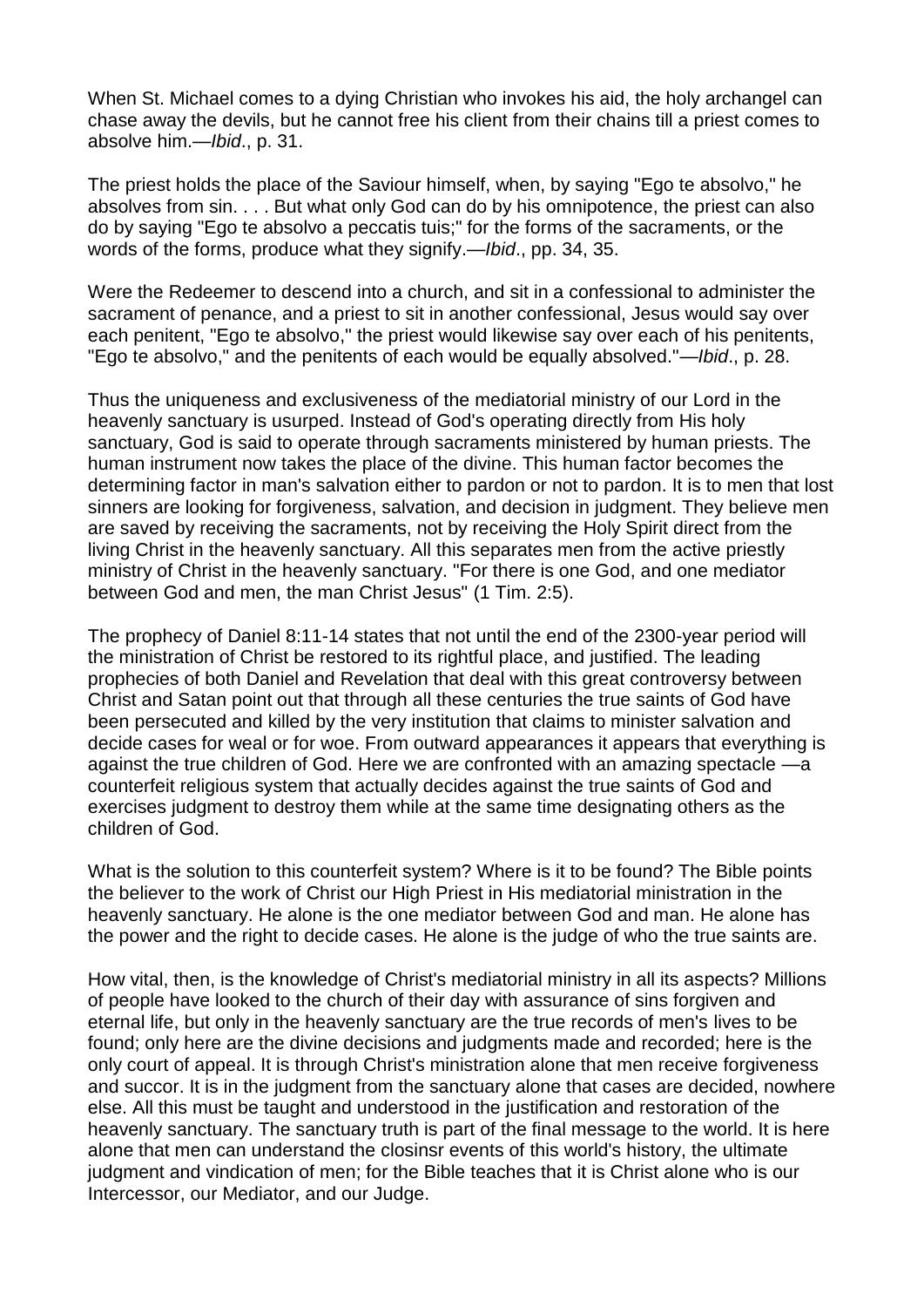#### 3. The meaning of the phrase "investigative judgment"

The use of the term "investigative" needs to be carefully interpreted. The doctrine of an investigative judgment is not to be conceived as God's poring over the record books in order to figure out the accounts. "The Lord knoweth them that are his."

This term has meaning in light of the Biblical teaching on the keeping of the records of all men's lives, thoughts, and deeds. That such records are kept even to the minutest detail is clearly taught in the Bible; and that men will be judged according to what is recorded in the books [\(Dan.](https://biblia.com/bible/esv/Dan.%207.10) 7:10; Rev. [20:12\)](https://biblia.com/bible/esv/Rev.%2020.12). That God would make and keep records of the saints is incredible unless they had some future reference. A number of references are made to the opening of the book of life, which contains the names and records of the saints. Daniel pictures the books being opened in judgment. He declares in [Daniel](https://biblia.com/bible/esv/Dan%2012.1) 12:1 and [2](https://biblia.com/bible/esv/Daniel%2012.2) that "every one that shall be *found* written in the book" shall be delivered. This takes place when "Michael stands up." The similarities between this passage and the one dealing with the judgment in chapter 7:9 to 14 are striking. The coming of Christ to the Father to receive dominion and the kingdom, and the standing up of Michael appear to be part of the same over-all activity. The result of all this is that dominion is given to Christ. The saints share in the judgment because the kingdom of God is declared to belong to them. Michael stands up and speaks for His saints because their names are found in the book of life.

Judgment is intrinsic to the everlasting gospel [\(Rev.](https://biblia.com/bible/esv/Rev.%2014.6) 14:6, [7\)](https://biblia.com/bible/esv/Rev%2014.7). "God shall judge the secrets of men by Jesus Christ according to my gospel" [\(Rom.](https://biblia.com/bible/esv/Rom.%202.16) 2:16). The redemption wrought in Christ is both the salvation of men and the judgment of men. It is this unity of the gospel and judgment that proclaims the gospel as righteous in every respect.

Much of the world's religion would dispense with the judgment of God. Today the love of God is often divorced from His judgment. This type of religion ignores the holiness of God that issues in judgment. What this unstable world and society needs as much as anything else is not an easygoing love, but respect for God and His righteous will, a realization that God has a controversy with all men, that a day of divine reckoning and judgment will come for all men, good and bad.

God is not primarily a benevolent grandfather handing out forgiveness indiscriminately. He is the Lord of the universe; and His sovereign and holy will must prevail if the universe is to endure. This truth must be seen when God seeks to bring about the consummation of all things. Revelation declares that both gospel and judgment go hand in hand. Nowhere is one for the saved and the other for the lost. In none of God's work or in His guidance in the affairs of men is judgment absent. Nowhere does the Bible teach that all are going to be saved; but it does say that "we must all appear before the judgment seat of Christ."

For the redeemed the true meaning of salvation bears the test of the judgment now proceeding. The fundamental issue in the judgment reveals men as either in Christ or out of Christ, in the book of life or out of it. This investigative judgment requires a right relation to God. All the deeds, thoughts, and motives of men are evaluated in the light of individual relationship to Christ. This is particularly true with regard to all those who profess Christianity. Not all who make a profession are true saints of God. The separation between the true and the false within the church is not easily attained. There is one principal test applied to all who profess Christ—are their works of human devisings or are they the fruit of an indwelling Christ? Does their conformity to the ways of Christ indicate righteousness by works or righteousness by faith?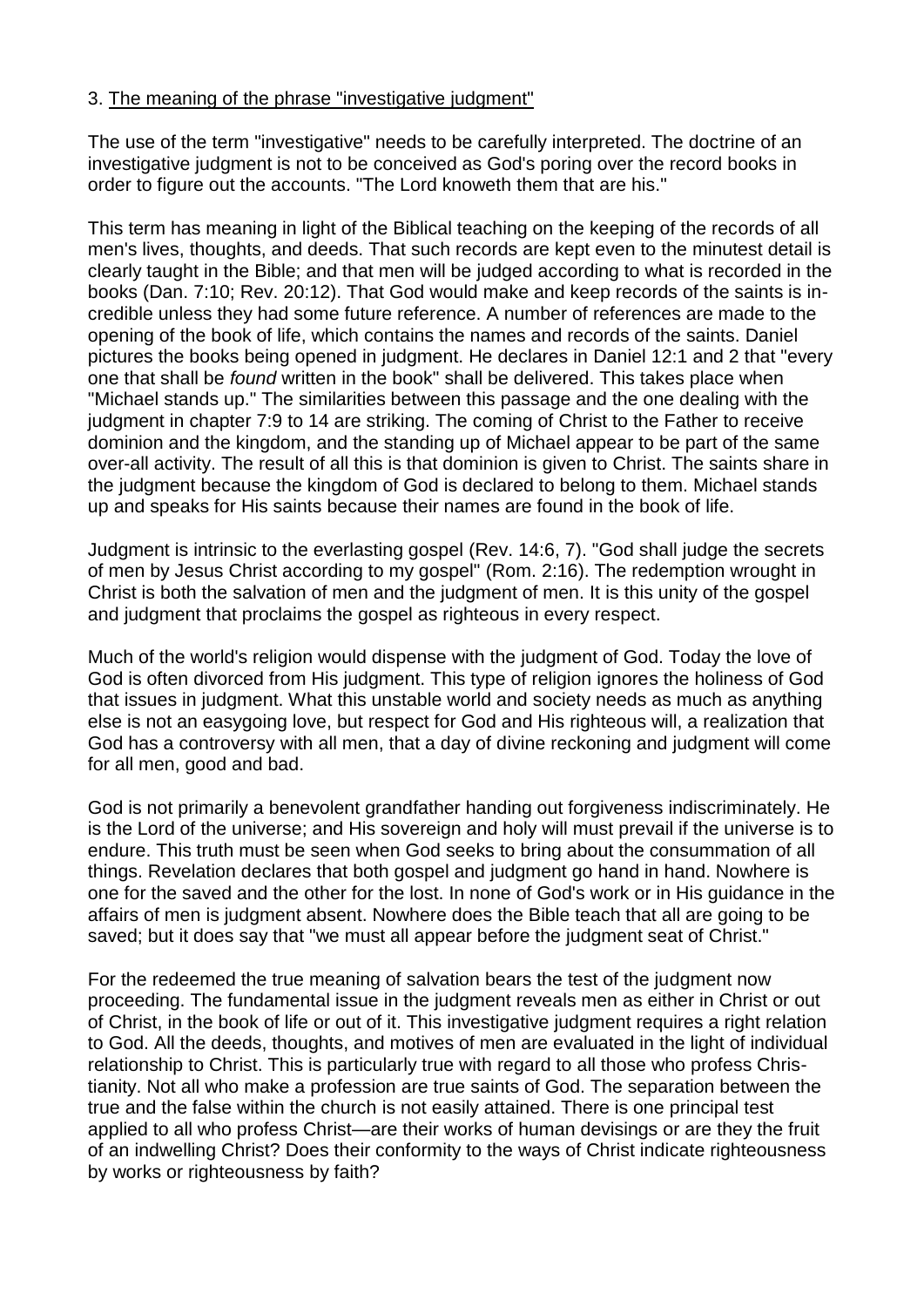That such an investigation will be made prior to the return of our Lord is taught in the parable of the man without a wedding garment, in [Matthew](https://biblia.com/bible/esv/Matt%2022) 22. Christ here likens the kingdom of heaven to a certain king who made a marriage for his son. Invitations were sent out, but some refused to attend. But for those who came to the feast, a special wedding garment was provided by the king. When all the guests were assembled, the king began an examination, or investigation, of the guests. Did all have on the special garment he had provided? No, one man had not. The king ordered him to be expelled into outer darkness. Christ is here teaching the necessity of wearing the garment of Christ's righteousness, so that when man is called to the marriage feast of the Lamb he will be acceptable. He also teaches that before the marriage feast takes place He will make sure that only those who have on this garment will be allowed to sit down to the feast. Does this not imply an investigation or a prior judgment?

Salvation is more than knowing that our sins have been forgiven. The status of ultimate salvation for each person will be challenged by Satan himself. The consummation of our own destinies will not pass without an outright denial of Christ's right to His children. In the face of Satan's desperate fight to take the entire human race with him to perdition, it is not likely that Christ's claim to sinners who have been redeemed will go unchallenged. Satan's pattern of accusation is brought to light in [Zechariah](https://biblia.com/bible/esv/Zech%203) 3. It has been an essential part of Satan's work through the centuries to castigate every sinner who seeks deliverance from his sins through Christ. The human heart and mind has been a battleground, and Satan does not give up easily. In [Zechariah](https://biblia.com/bible/esv/Zech%203) 3, Joshua the high priest stands clothed in the filthy garments of his own sinfulness, arraigned at the bar of God. That Satan has a legitimate case in every man goes without question. He has no need to build a case. The whole record of Satan's work reveals that he will relinquish no man either personally or in the judgment without challenging God's right to grant him eternal life. In spite of all this, Christ intercedes for His child and clothes him with the white garments of His righteousness. Satan is silenced. That battle before God and man will go on over every soul.

Before Christ claims His children for His own, before resurrection or translation of His saints, the right of ownership will be disputed and established. The purpose is not merely to provide the saint with so many stars in his crown or acres in his heavenly vineyard. It is rather to place in perspective both Himself (as the righteous, holy God) and His redeemed children in the light of His righteous judgment, that all may be vindicated at last. This righteous declaration and vindication of His children is an essential part of the vindication of God Himself, of His everlasting gospel, of His divine government and direction of the controversy with Satan and with sin.

The temptation is toward a soft and tender type of religion, with an easygoing God and a forever-forgiving Christ. The hour of God's judgment speaks both of His love and His holiness. The investigative judgment of God is not to condemn men, not to make His people suffer the penalty for their sins when He already has borne that, but it is the evidence of God's righteous judgment, the final vindication of the saints before the universe. This hour is the crisis of all crises, the harvest of all harvests, the testing hour for both the righteous and the wicked. The redemption of the elect does not eliminate them from judgment; for they are part of it; and this judgment will reveal a righteous God and a judgment in favor of the saints.

There will be no appeal from this court now sitting. The final crisis of mankind is here. And only when it is revealed how all men stand before Christ, and in relation to Christ, will each man be finally judged. It is this fact that gives us the ultimate purpose of the great controversy. It is this that assures us that Christ will win at last. This is far more than